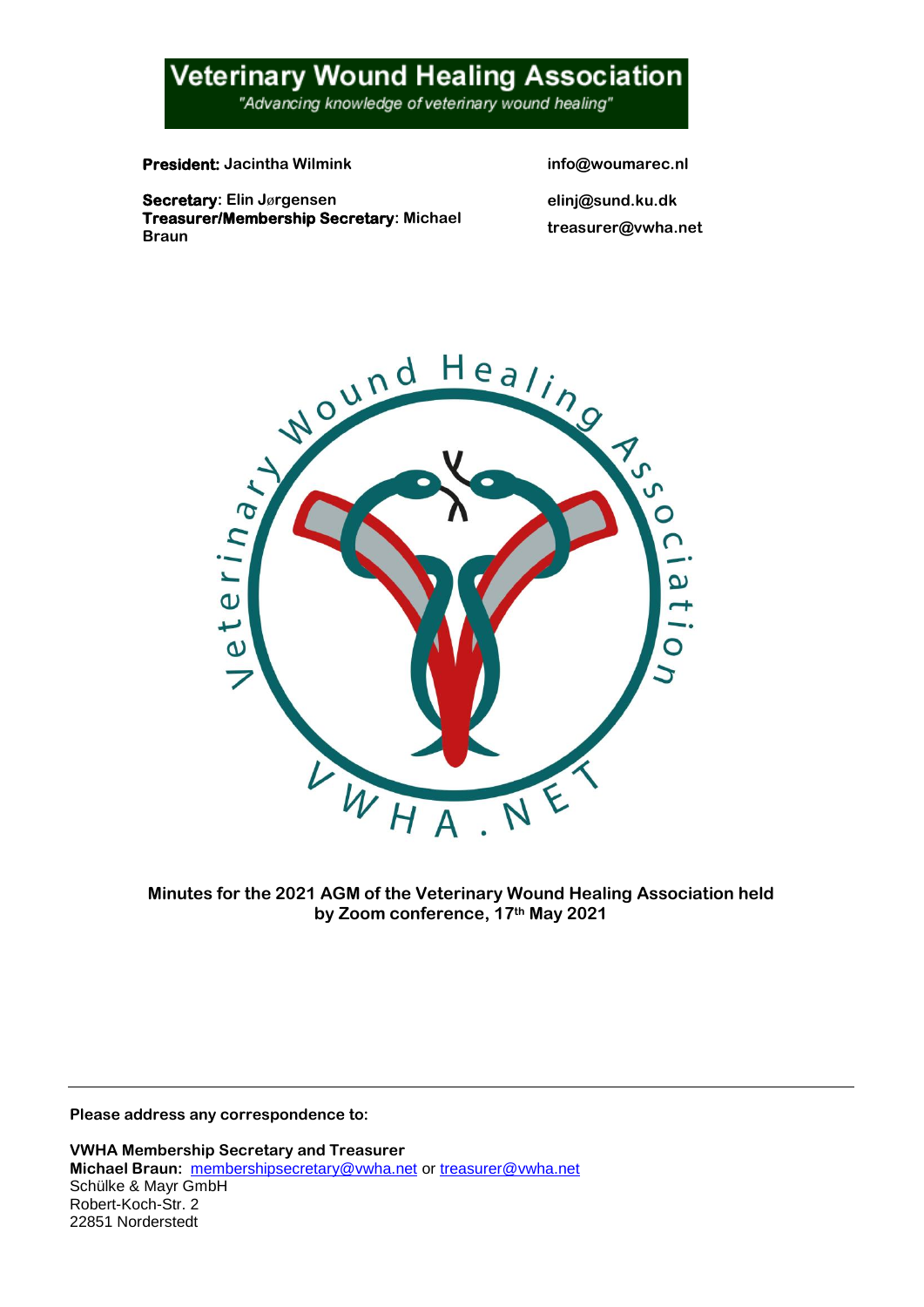## **Minutes for the 2021 AGM of the Veterinary Wound Healing Association held by Zoom Conference 17th May 2021**

- **1. Apologies for absence: None**
- **2. Minutes of the 2020 AGM Minutes of the 2020 AGM were made available to members over 2020-2021 via a dedicated section within the VWHA website.**
- **3. Matters arising from the minutes 2020: None**
- **4. Correspondence: None**
- **5. President's report:**

#### **2020**

**2020 was in the grip of the Covid 19 pandemic. We were well prepared for the VWHA Conference 2020 in London May 15th with the theme "Wound and surgical site infections in the modern veterinary clinic: prevention and treatment". Speakers were organized, a call for abstracts was sent and abstracts were received, and we had an extensive plan for advertisement and involved Georgie Hollis, a former VWHA council member and owner of the Veterinary Wound Library, because she has an extensive network in UK. However, in February and beginning of March the situation around Covid became very serious, and later in March, EWMA decided to postpone their congress including the VWHA conference to November. As the council of VWHA was not sure whether a live congress in November would be a realistic option, we decided not to join the conference in November and to move the entire 2020 program to the next EWMA congress, April 15-16th 2021. Simultaneously to our decision, the EWMA had decided to go virtual in November and they could not host all programs, so our decision fitted well.** 

**Additionally, all initiatives for organizing practical courses were postponed.**

**As alternative for the conference we organized 2 webinars in 2020, which worked out very well.** 

**- July 1st : theme "Antiseptics in veterinary Medicine"**

**- December 15th : theme "Bandage and pressure sores: how to prevent and treat" including preparation for Christmas "How to stitch the turkey"**

#### **2021**

**The EWMA congress of April 14-16th was further postponed to July 7-9th, which appeared to be exactly the same dates as the ECVS congress. Both VWHA and ECVS target similar audience, speakers, and several council members had obligations for ECVS (which is seen as more important by universities). We explained the issue to EWMA and they understood that we better had to withdraw because of the major competition between ECVS and VWHA and chance on failure, irrespective whether the conferences would be live or virtual. That means that VWHA for the second year on row will not be able to hold an annual conference. Because the situation around Covid 19 remains uncertain, it is also not likely that we can organize a** 

#### **Please address any correspondence to:**

**VWHA Membership Secretary and Treasurer Michael Braun:** [membershipsecretary@vwha.net](mailto:membershipsecretary@vwha.net) or [treasurer@vwha.net](mailto:treasurer@vwha.net) Schülke & Mayr GmbH Robert-Koch-Str. 2 22851 Norderstedt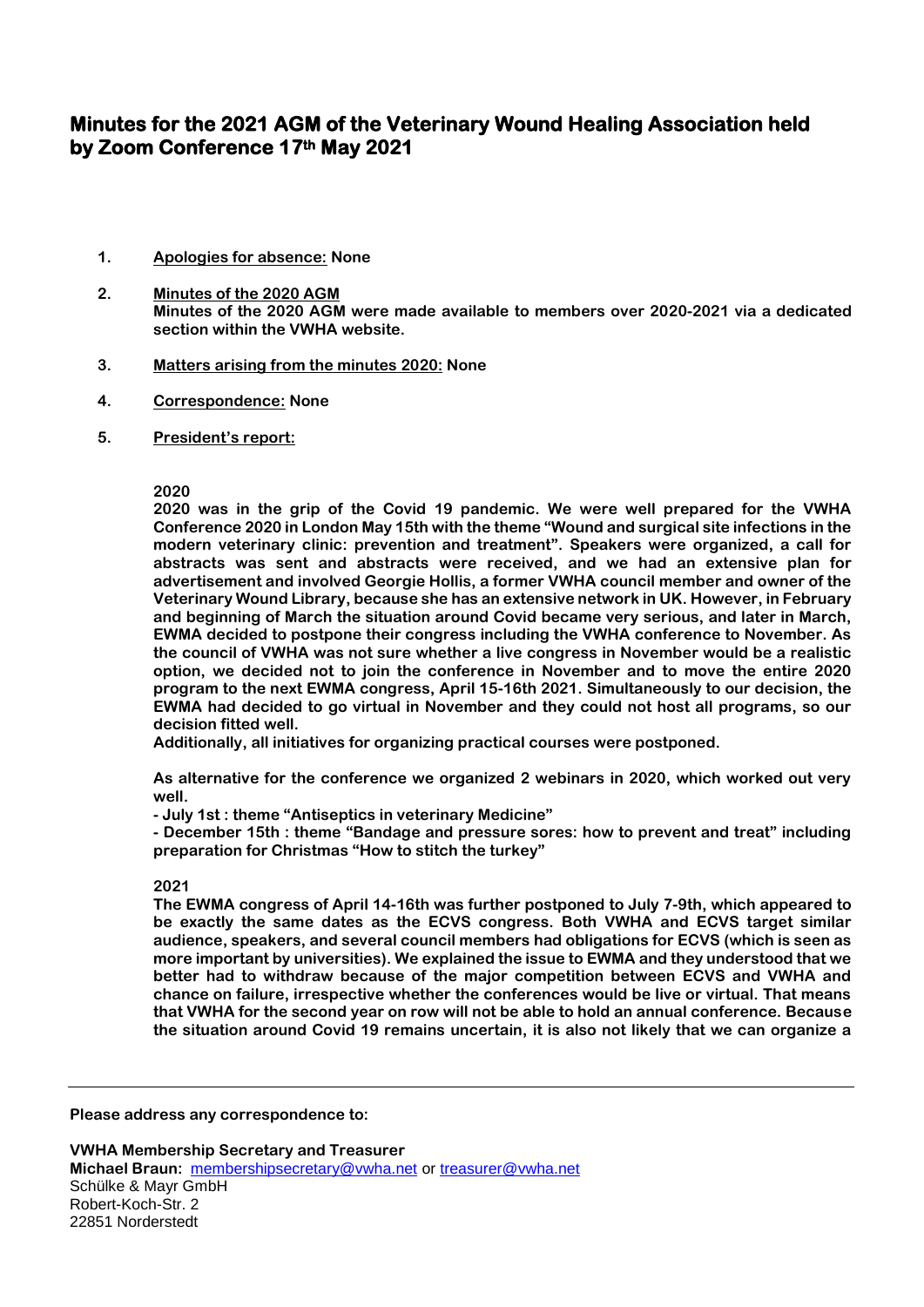**practical course in 2021. We hope to focus now on live events in 2022. At the present time, it has not yet been decided by EWMA when and where the next EWMA congress 2022 will take place. VWHA will have her 25th anniversary in December 2021, and it would be nice if we could celebrate this during the next live conference!**

**This year we will organize again some webinars for our members, and we will make a poll to decide on dates and subjects.**

**6. Treasurer's report:**

| <b>INCOME</b>                |             | <b>COSTS</b>                      |             |
|------------------------------|-------------|-----------------------------------|-------------|
| <b>Balance May 2020</b>      | 14.382,01 € | <b>Homepage &amp; Web Hosting</b> | $-988,60€$  |
| <b>Membership dues</b>       |             |                                   |             |
| 2020/2021                    | 840,00 €    | <b>Bank costs</b>                 | $-146,92€$  |
|                              |             |                                   | $-1.980,55$ |
| <b>Refunds</b>               | 1.047,86 €  | <b>Council Reimbursements</b>     | €           |
| <b>Webinar Registrations</b> | 140,00 €    |                                   |             |
|                              |             |                                   |             |
|                              |             |                                   |             |
|                              |             |                                   |             |
|                              |             |                                   | $-3.116,07$ |
| <b>SUM</b>                   | 16.409,87 € | <b>SUM</b>                        |             |
| <b>Total balance</b>         | 13.293,80 € |                                   |             |

#### **7. Election of council members and replacement of officers**

**2021: Michael announced that he is not available for the treasurer tasks anymore. A search has been made for a new treasurer, and Susann Adehed from Sweden is available. A voting will be held.**

**Michael was thanked for his longstanding great work in the association. Subesequently Susann was voted in as new treasurer.**

**2021: a new webmaster is found: Neeltje Drijfhout from the Netherlands. She will also try to focus on social media (Facebook) ea. A voting will be held.**

**Neeltje was voted in as new webmaster/social media expert, and will help Mirja with FB/Instagram etc.**

**2021: Jacintha's president term of 2 years is over. She is available to continue but any idea's about a new president are welcome. A voting will be held.** 

**Jacintha was voted in for another period, the council highly appreciates Jacintha's willingness to continue.**

- **8. Scientific meeting/ courses 2021-2022**
	- VWHA conference during EWMA Paris July 7-9<sup>th</sup> 2021 is canceled for 2 reasons: the **competition with ECVS which would be hold on exactly the same dates, and because of all uncertainties around Covid 19. A life conference still seemed not realistic at the time of decision (February 2021) but even if we would**

**Please address any correspondence to:**